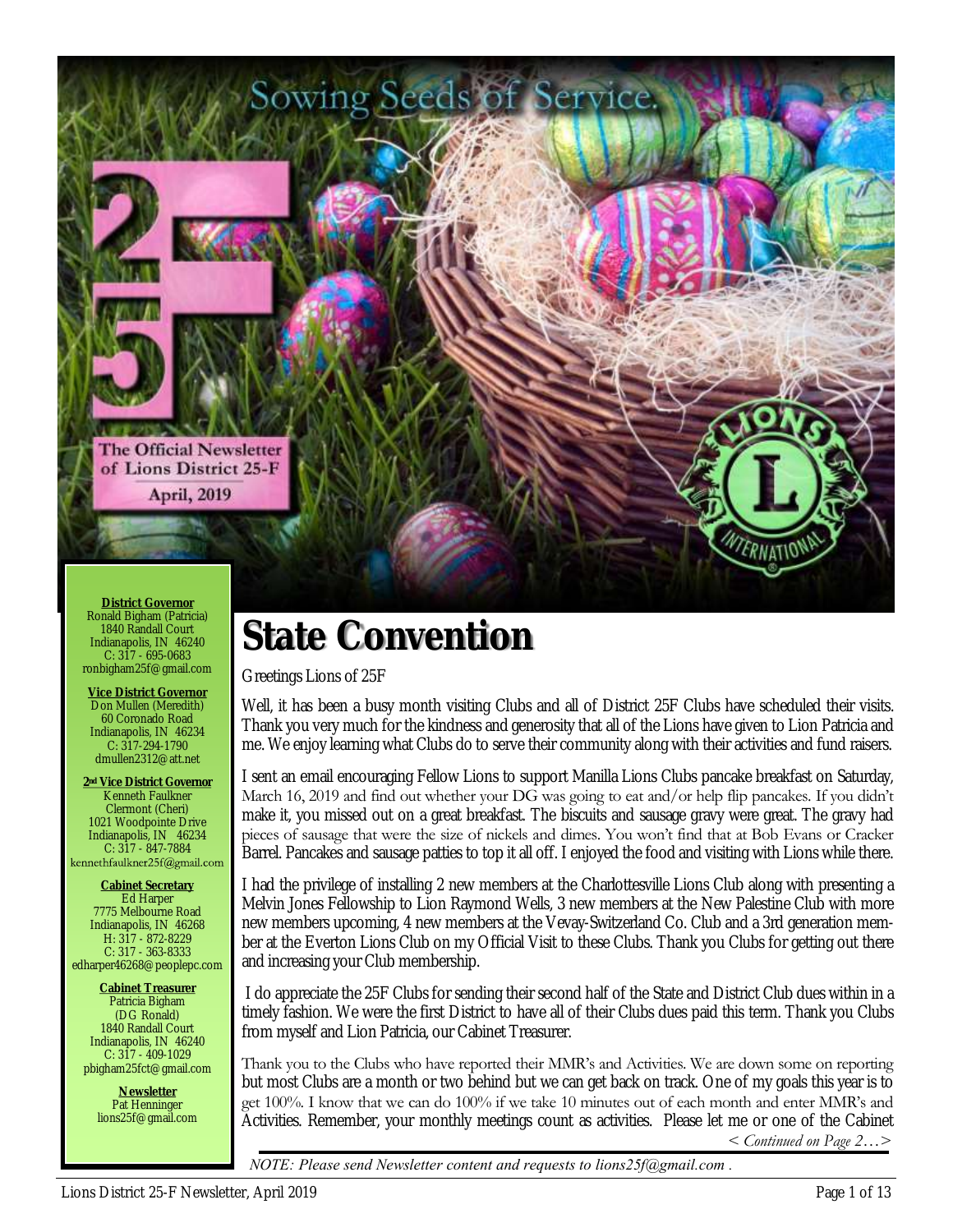#### *< ...continued from Page 1. >*

members or Lion Denise Salsbery if you're having problems. Remember that LCI WILL NOT ACCEPT SNAIL MAIL RE-PORTING. If a Club doesn't want to take the time to go to LCI on line and make the report, send me a snail mail letter, an email, a cell phone message and I will make sure your information gets reported. Without reporting, we lose out on expanding our opportunity to reach out even further than our local communities.



*( Left to right) DG Ron Bigham, Lion Darrin Eastes, Lion Dan Perry, sponsor, and Lion Todd Inman.*

Also I have in previous newsletters encouraged Clubs to donate as little as \$30 dollars and with the 61 Clubs donating that it will meet our obligation for supporting Special Olympics. If anyone or Club has an idea for another fund raiser for Special Olympics Winter Games, please get in touch with one of the Cabinet officers or Lion Bill McDonald to share this idea.

 Just a reminder, please send your Club's upcoming events to PDG Jack Salsbery to be placed in the newsletter. I know that several clubs have pancake breakfasts, fish fry events, bar-b-que events, auctions, car shows, etc. Spring and summer are on their way and Lions need to support Fellow Lions.

District C and Zionsville Lions Club are sponsoring a Statewide Women's Symposium which is being held on Saturday, April 13. Lion Diane Corlew, wife of PIP Bob Corlew, will be a guest speaker along with Aime and Layla Greene will be presenting as well. The young lady has been dealing with Type 1 diabetes for many years as a young person and the impact that it has on a family. They were very inspirational in their message at the International Convention in Las Vegas. Ladies plan to bring a non-Lion friend. Guys, you are welcome to attend as well. Please see the registration form and get signed up.

State Convention will be held April 26-28 at Fort Wayne. Registration form is in the newsletter and the Hoosier Lion. Come and enjoy visiting with other Lions and listening to our International President Gudrun Yngvadottier.

The question last month was: what is name of a vehicle and a tree in which the name uses all 5 vowels and only two consonants? The correct answer is Sequoia. I had 5 Lions who sent correct answers to me. IPDG Melissa Baker of Milan, Lion Owen Menchhofer of Osgood, Lion Denny Henninger of Indy-



*Raymond Wells receiving his Melvin Jones Fellowship from DG Ron Bigham* 

Washington Twp, Lion Keri Johnson of Osgood and Roger Browser of Ben Davis Lions Club. Congratulations to all. I will have something for a prize for participation for each one.

The challenge this month is as follows: For those who observe things while traveling on the highways and byways, you may have noticed that Mack trucks have a Bulldog as a hood ornament. Some of the Bulldogs are chrome plated and some of the Bulldogs are gold plated. What constitutes the significance of the two different plated colors? I know I have said in the other newsletters that I would select one from all of the correct answers but if I receive more than 5 correct answers, then I will select one winner out of all of the correct answers received.

#### Bite'em!!!!!!!

DG Ron Bigham; 317-695-0683, ronbigham25f@gmail.com



*3 Generations of Lions: Lion Denver Reese (sitting), (left to right) Lion Jim Reese, New Lion Sarah Reese and DG Ron Bigham.*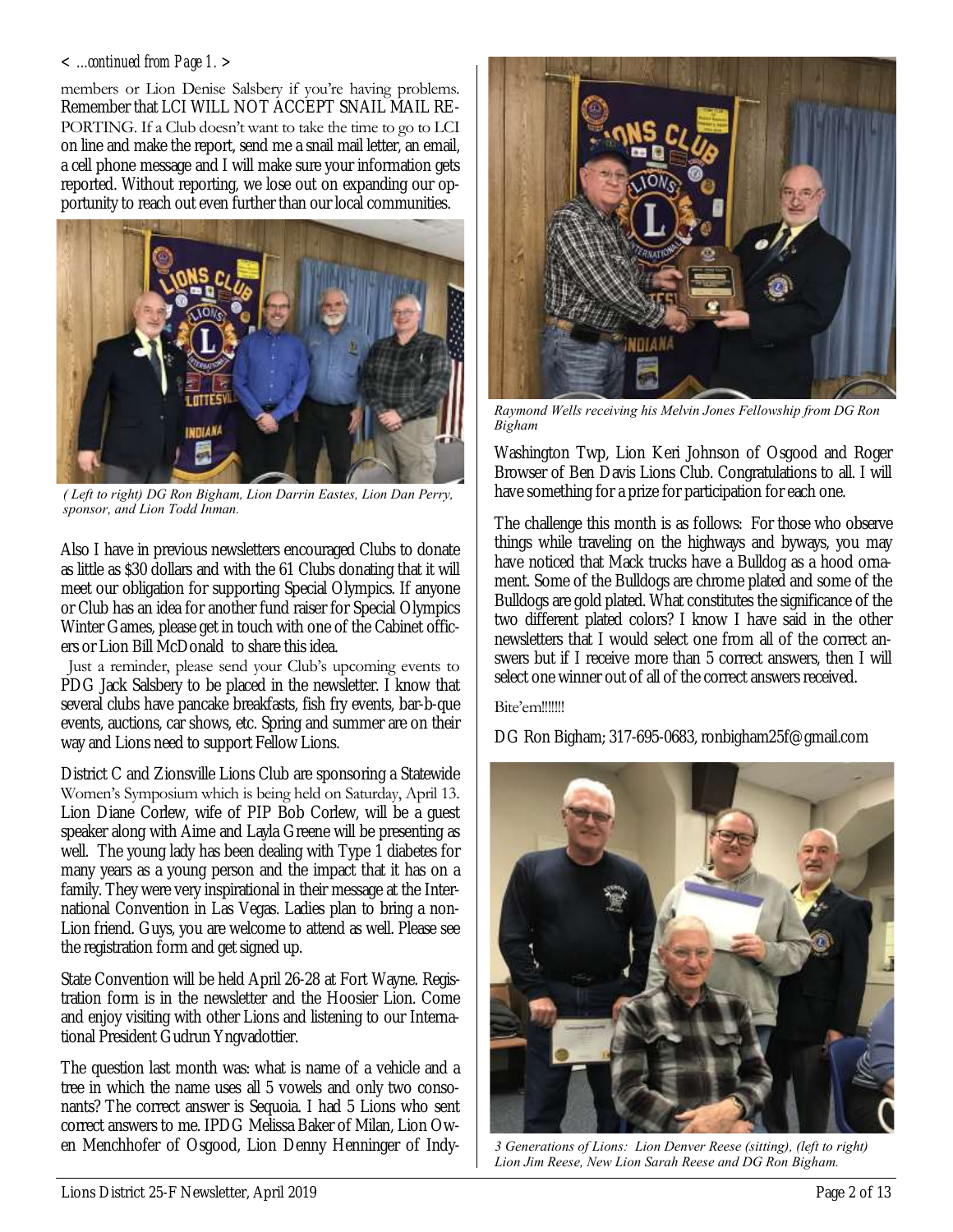# **PDG Slattery and Wife Gaylene Honored with Facility Naming**

In recognition of all of the hard and tireless work that PDG Tom Slattery has done and continues to do on behalf of Lions Eyeglass recycling, the Mexican Department of Infant and Families has renamed one of their clinics the Thomas and Gaylene Slattery Family Clinic!



The following is the speech given at the dedication of the Mexican Health clinic renamed today in honor of PDG Tom Slattery and Gaylene.

"We serve". That is the motto of Lions International, founded in 1917 by Melvin Jones. We serve because the need is great. We serve because helping those in need gives us joy. We serve because it is the right thing to do. In founding the Lions, Melvin Jones provided a vehicle for those wishing to serve. Lions International gives direction and focus to our desire, as Lions, to serve. It is the means through which those in need and those willing to meet that need can be brought together.

An outstanding example of the goals and ideals of Lionism is Thomas Slattery, who has been a Lion member since 1981. Born in South Dakota, Tom was a distinguished member of the United States Army until his retirement. He and his wife of 46 years, Gaylene, who was also a Lion member and involved in the eyeglass missions, had two children.

As a Lion, Tom was involved in many projects. As a member of District 25-A of Indiana, he was a founder of their eyeglass missions to Mexico. He later moved to District 25-F, where he continued to organize and lead eyeglass missions in Central Indiana. All together he has been involved in leading 21 missions, including this current year.

Since 1982, Tom has been dedicated to collecting eyeglasses. He has singlehandedly collected more than 7,000,000 pairs of glasses. When he's not on eyeglass missions, he spends seven days per week driving throughout the United States collecting glasses, driving more than 60,000 miles per year. Tom has collected virtually all of the glasses here in the clinic.

Tom has held many positions in the Lions organization, from local club president to District Governor, as well as serving on many committees, including President of Cancer Control and State Membership Chair. He has received many awards including W.P. Woods Fellowship, Melvin Jones Fellowship and Indiana Distinguished Lion.

Gaylene Slattery was a staunch supporter of her husband in all his philanthropic efforts. Tragically, she passed away after suffering with cancer in 2007. It is to her memory and to the outstanding example of Lionism that she and Tom represent that we dedicate this clinic. We honor their dedication to serve those who have the least, we are humbled by the dedication they have shown for the Mexican people and we are inspired by their work.

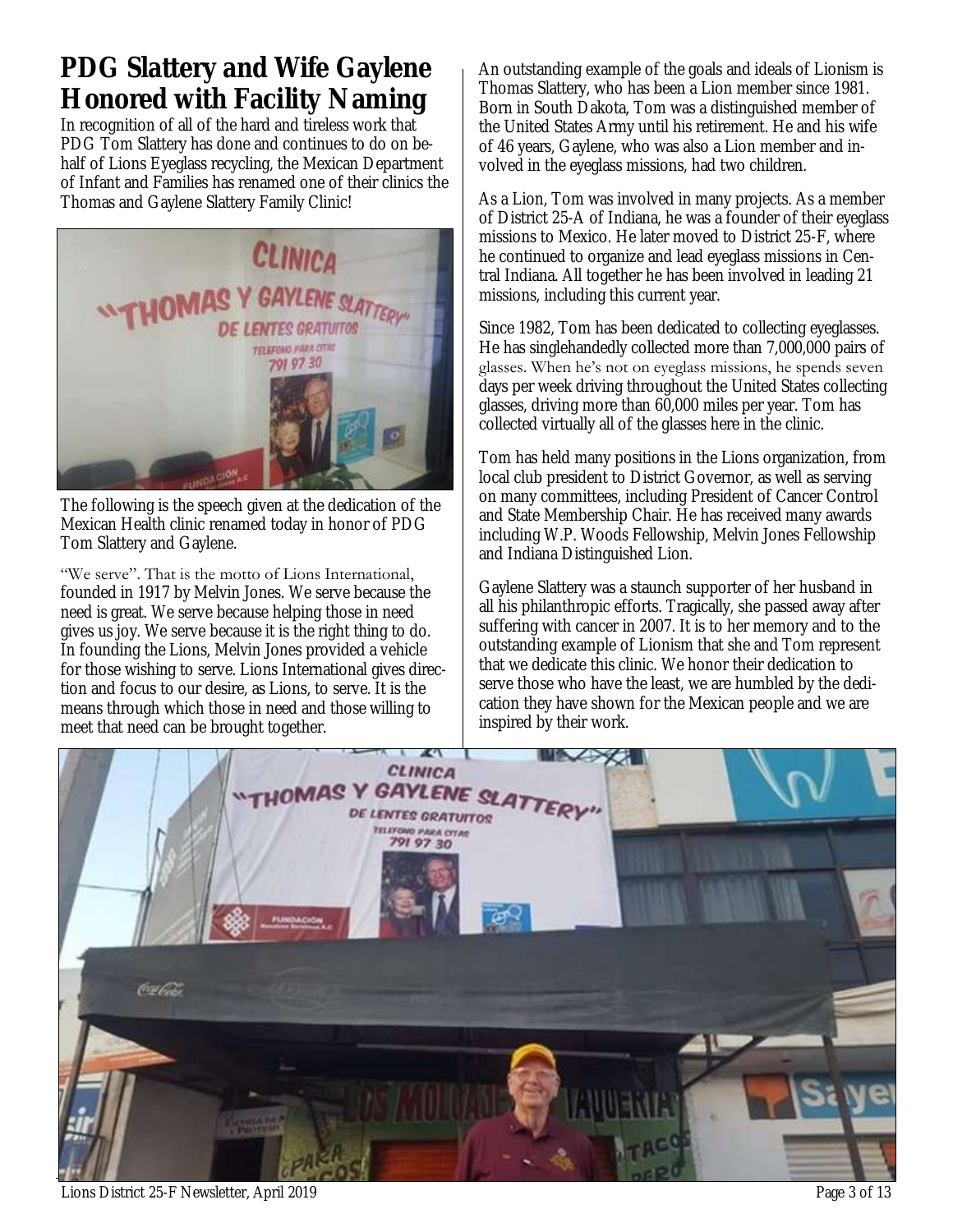# **Seriously; No Joke**

*1st VDG Don Mullen*

With just 3 more months left in our current year, plans and goals for our 2019/2020 year are being developed. Meetings have been held and discussions have been had. During this time, suggestions have been made, and all have been considered and will continue to be considered. It is one of our goals is to be inclusive, to re-engage those who have been less so, to listen to and hear your concerns and ideas, and to have a membership that feels involved and heard.

With that in mind, I want to hear from you. Seriously, no joke, I want to hear from you! Please email or call with your ideas and concerns for the District. I want you to feel open and safe enough to comment on anything, i.e. how the District operates; how District meetings are conducted; changes you feel are needed; how training is conducted; what you want training to include; and just anything else you'd like to share. No idea, concern and opinion are off limits. Each will be heard, considered and discussed.

I may be reached at dmullen2312@att.net or 317-294-1790.

This is important! So, no joke, we want to hear from you!

Don Mullen, 1st Vice District Governor, District 25 F

## **Impact**

*2nd VDG Ken Faulkner*

The word impact can mean many things to many people, but for Lions it is a whole different meaning.

How many clubs in the District can say they make an impact in their communities? Now, how many of you Lions can say you make an impact individually in your communities, state, country, or the world? If you've personally made a donation to LCIF then you can say, "I made an impact."

I'm sure you've heard about our LCIF Campaign 100 initiative to raise \$300 Million Dollars in three years. I can hear you ask, "Why do I need to donate when my club donates?" The reason is Lions Club International Foundation wants your personal involvement as it is your foundation. I am sure you've seen the News media's coverage of the tornado in Lee County, Alabama. The District Governor in that area had \$10, 000 to disperse on March 5th and the Tornadoes hit on March 3rd. There was no fundraising, no texting of a number to donate \$10, as Lions from around the world had already contributed. Did you donate to make an impact?

There are other reasons to donate; did you know that every 2 minutes a child is diagnosed with cancer? Or there are 400 million people with diabetes? Here is one that is close to my heart, 800 million people go to bed hungry every night. Ever gone to bed hungry, I haven't. These facts along with several others have been given to LCIF by the World Health Organization.

These are just a few examples of why I am asking every Lion in District F to donate a \$100 per year. That is \$8.33 per month, the cost of lunch at a Chain restaurant... You can do this online or if you work and your company matches charitable donations that is even better Do you know a company that is looking to boost its community involvement? Let me know and I can forward contact information to the folks at LCIF.

As Always, I am an email away from coming to your club to make this presentation live and I am much better live.

Respectfully submitted,

Lion Ken Faulkner, 2nd Vice District Governor, District 25F, Indiana Lions, Clermont Lions Club, 317-847-7884

## **Club & District Officer / 2019/2020 "Orientation"**

### Feedback wanted!

Planning is underway on designing and scheduling sessions that our members believe would be the most efficient and effective method to provide the information and materials for new/seasoned Lions who will be leading their clubs and the district in the upcoming Lion's year. Traditionally there have been "Officer Training" sessions offered during the work week and they were usually held beginning at 6 pm with an additional session held during the weekend in conjunction with the District's Organizational meeting held at Camp Woodsmoke.

Each year approximately 50 to 55 % of the clubs would have some representation at one of the sessions – which leaves 45 to 50 % of the clubs not sending any officers for training. The feedback wanted is if there are other times / locations that would work best for our clubs for an officer training session? Is there a region/area that you believe would work best for a site that would attract clubs in your area? Is there a certain day/time that would work better? District F's leadership team is committed to providing the information needed to help prepare the club's officers for the upcoming year. We will be reaching out to the clubs on an individual basis however feel free to contact me prior to this with suggestions/feedback that we could incorporate in planning this year's schedule.

Thank you,

Reed Fish, 25-F Global Leadership Team

# **25F Directory Changes**

Page 52, Metamora LC president has new email. Labrams29@yahoo.com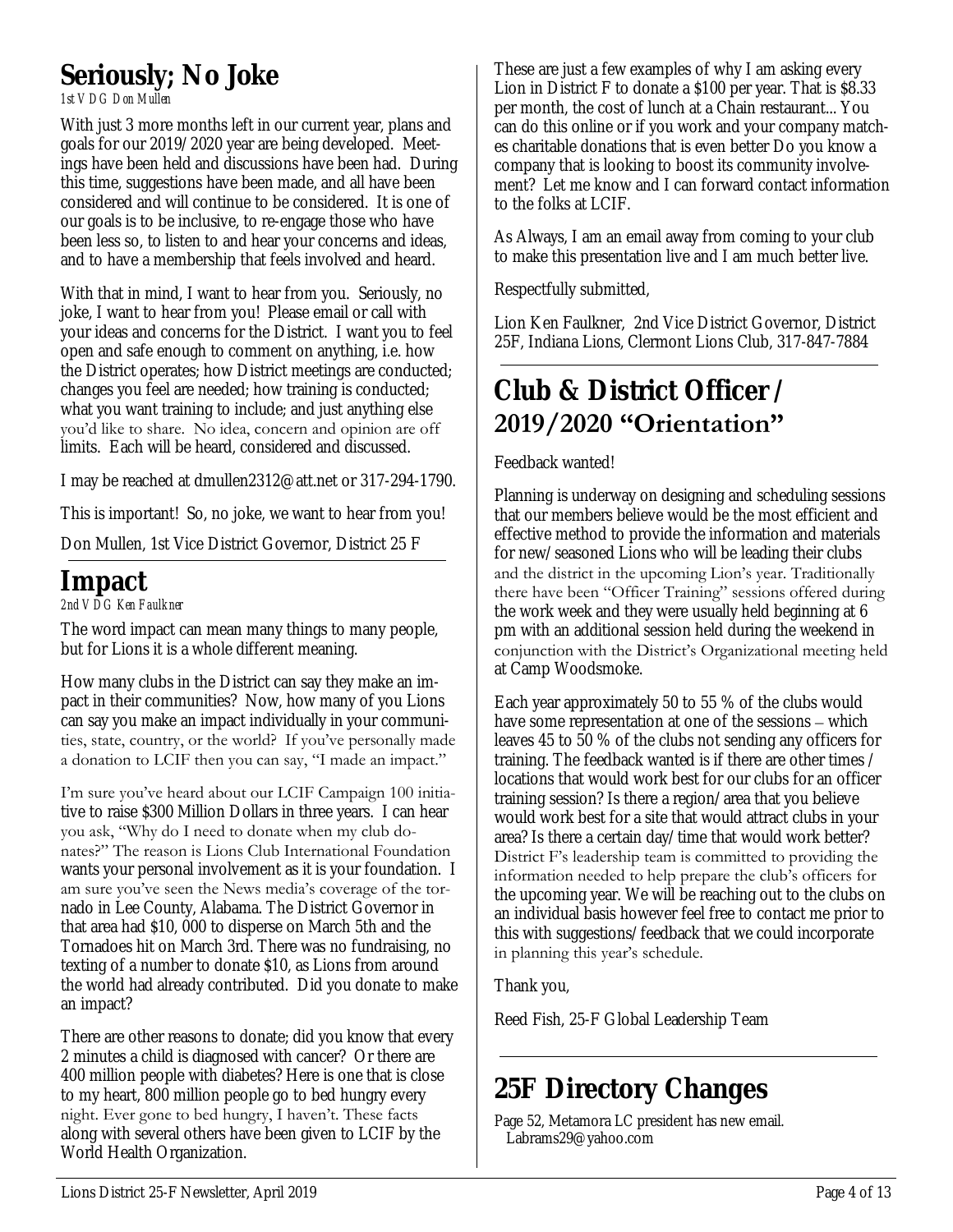### **LCI Convention Update Milan, Italy July 5th thru 9th, 2019**.



Lions Clubs International is pleased to announce that Mr. Tony Blair, former Prime Minister of the United Kingdom and founder of the Tony Blair Institute for Global Change, will be the Keynote speaker at LCICon 2019 in Milan.

Serving as Prime Minister from 1997 to 2007, Mr. Blair redefined modern, progressive politics and implemented major domestic reforms. Through record investment and reform, the education and hea lthcare sectors were transformed. Mr. Blair's New Labour Government implemented the largest hospital and school building program since the creation of the UK's welfare state. The first ever national minimum wage was introduced, and there was also transformational progress on human rights and equality. All this while overseeing a period of record economic growth and levels of employment.

A central figure on the global stage, Mr. Blair helped bring peace to Northern Ireland, created the UK's Department for International Development, tripled foreign aid to Africa and introduced landmark legislation to tackle climate change.

### Mr. Blair is at the forefront of today's most challenging

debates, such as how technology will impact the workforce, and tackling issues of inequality in societies across the globe. His unparalleled international experience, both as Prime Minister and since leaving office, gives him a unique perspective on global events and the political insight to offer solutions to the critical challenges of our time.

In 2017, all Mr. Blair's areas of work formally came together as one not for profit organization: the Tony Blair Institute for Global Change, which builds on the legacy of Mr. Blair's activities since leaving public office. Its Mission is to help make globalisation work for the many, not the few. They do this by helping countries, their people, and governments address some of the most difficult challenges in the world today.

# **Let's Spring into Action-**

- 1.Be sure to double check that your LCI dues are paid in full by April 15, 2019. Your club will want to be able to vote at State Convention.
- 2.Be sure to double check your Indiana Business Entity Report expiration date. With it being for a 2 year renewal, it will be easy to forget.
- 3.I will be available at District Convention to accept your Clubs donations during our afternoon session. Checks will be gratefully accepted.
- 4. Your club should be starting club elections for next years officers. For those who want to run for an office, its time to get on the campaign trail.
- 5.As usual, if you have any questions concerning anything please feel free to contact me, and I will help you or at least direct you to the correct person.
- 6.Thank you to all the clubs for paying their State/ District dues in a timely manner.

Hope to see you all at State Convention. CT Patricia Bigham

# **Club Activities**

**April 13, 9am to 4pm**

New Horizons Women's Symposium - Everyone Welcome

Zionsville Lions Club, 115 S Elm St., Zionsville 9:00 AM Registration Fee \$10.00 – breakfast snacks & Lunch

9:30 AM Lion Diane Corlew, wife of PIP Bob Corlew More information in newsletter advertising supplement

**May 3 - 5** Liberty Lions Smokin' on the Water Dunlapsville, IN

**May 5, 11am to 2pm** Everton Lions Chicken Dinner Everton Fire House Everton, IN

### **May 16, 6:30pm**

Hope Lions Club 25F Zone Social Hope Moravian Church, 202 Main St.(St. Rd. 9), Hope, IN Meal cost \$12: ham loaf, scalloped potatoes,green beans,bread and desert. RSVP by May 9 to Lion Mike Crull, 812-371-8764 or mwscrull@comcast.net Pay at door. This is also and AUC-TION, bring items for auction. All money from auction will go to Camp Woodsmoke, Vision Screening, and Eyeglasses Recycling.

# **May 18, 8:30am**

Pitch in to help the ISBVI at the Indiana Lions for the ISVBI Work Day; see page 8 of this newsletter for info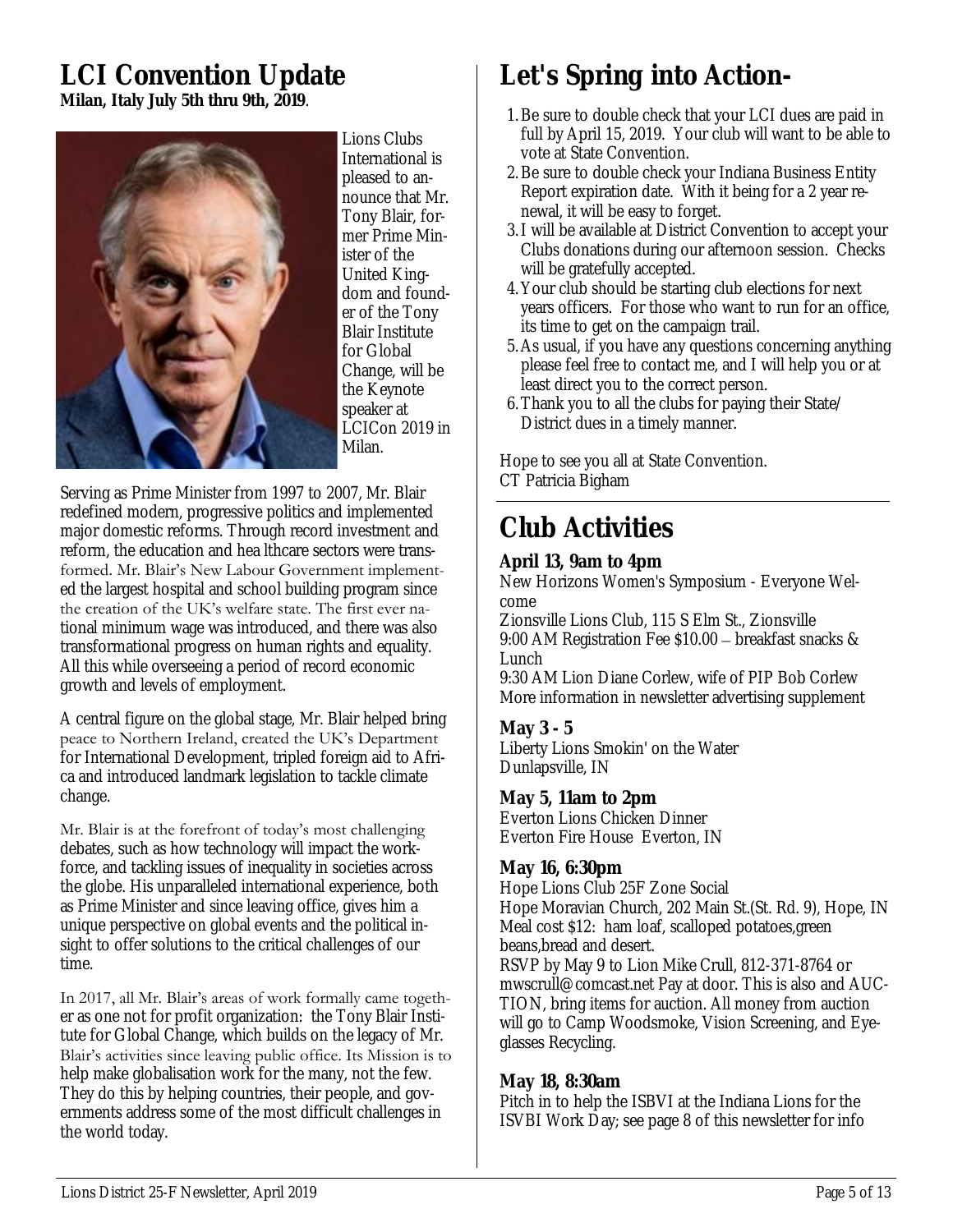# **2019 INDIANA LIONS STATE CONVENTION**

Hosted by District 25B **April 26 – 28, 2019** 120 W. Jefferson Blvd., Fort Wayne, Indiana **Special Guests International President Gudrun & PID Jon**

**Host Hotel – Hilton (attached to the Convention Center)**

1020 S. Calhoun St., Fort Wayne, Indiana Room Rate: \$115.00 plus tax **Call 260-420-1100 or 1-800-445-8667 for reservations**  *mention Lions of Indiana - Group Code LOI* **Registration Form (one per person) Registration Deadline: April 10, 2019**



*Please print name as desired on Badge*

| Friday Evening Dinner                                        | $$20.00 = $$                                   |
|--------------------------------------------------------------|------------------------------------------------|
| $\boldsymbol{\checkmark}$<br>Saturday Lunch                  | $\$20.00 = \$$                                 |
| Saturday All State Banquet<br>Filet Salmon Chicken           | $\$35.00 = \$$                                 |
| <b>Sunday Brunch</b>                                         | $\$20.00 = \$$                                 |
| 2019 Convention Pin<br>Additional pin                        | (free to $1$ <sup>st</sup> 400)<br>$$4.00 = $$ |
| 2019 Convention Shirt (polo)<br>$S$ M L L XL 2X $$35.00 = $$ | Total Enclosed \$                              |

### **SPECIAL MENU: Diabetic ( ) Gluten Free ( )**

|    | <b>SEMINARS:</b>                                                 | <b>SESSION 1</b> | <b>SESSION 2</b>       |
|----|------------------------------------------------------------------|------------------|------------------------|
|    | 1. Fort Wayne Botanical Gardens                                  |                  |                        |
|    | 2. Allen County Library Genealogy Department                     |                  | $\left( \quad \right)$ |
|    | 3A GAT Leadership – PID Gene Spiess (offered $1st$ session only) |                  |                        |
| 3B | <b>VisionFirst</b>                                               |                  |                        |
|    | 4. Diabetes Education, Screenings and Lions                      |                  |                        |

| Click here to pay<br>with |
|---------------------------|
|                           |

Send registration and check payable to: **2019 IN Lions State Convention Lion Kevin McDermit 2227 O'Day Rd. Ft. Wayne, IN 46818**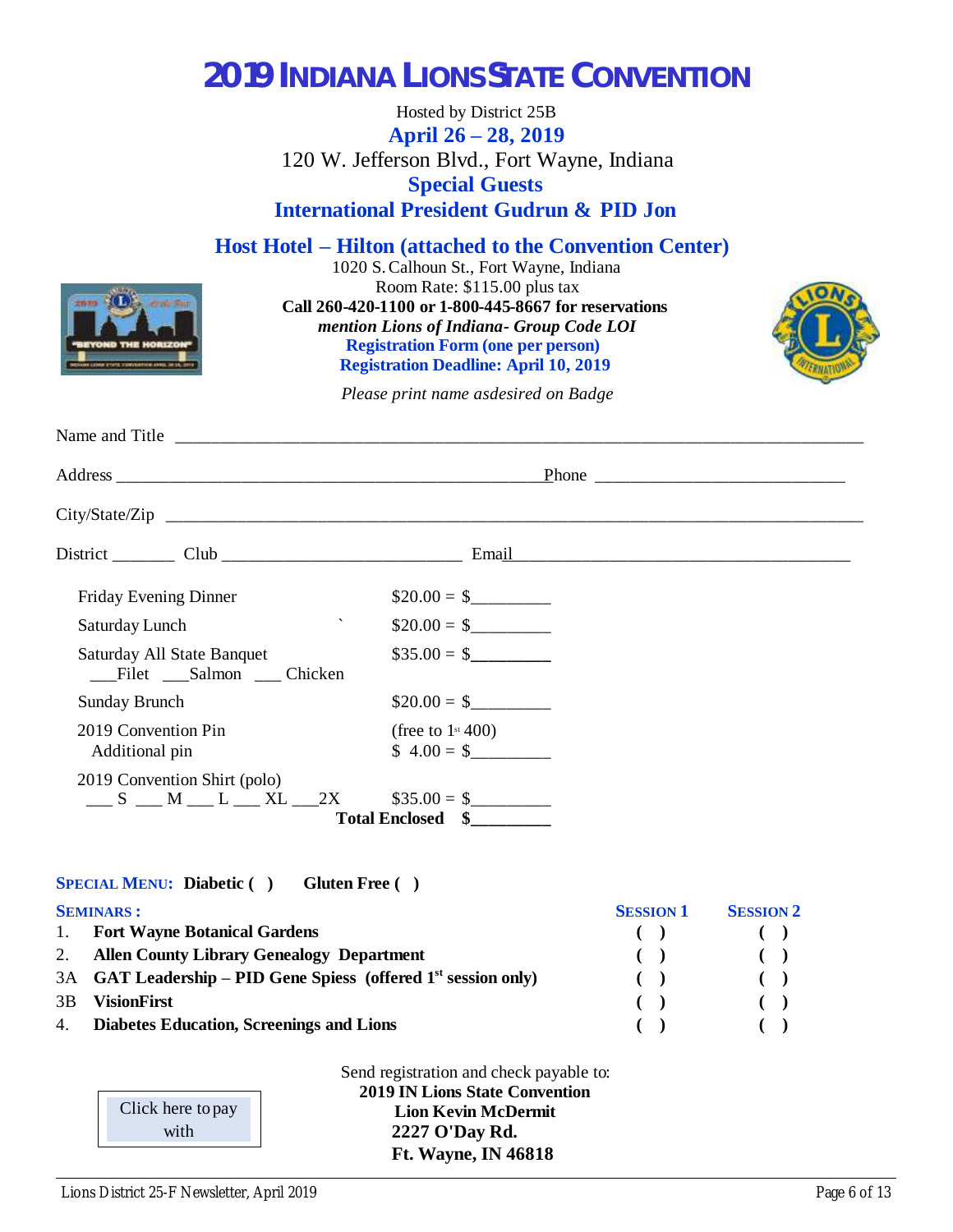# 2019 Indiana Lions State Convention Update

The focus of Indiana Lions over the last several years has been vision screening. In the last 10 years, over 1,000,000 children have been served through Operation KidSight and Project School Sight. It could be argued that at least 100,000 people see better than they would have if they had not been referred for additional follow up. Hundreds, if not thousands, of Lion volunteers from all over the state have been invaluable in providing this service through the sacrifice of their time.

As part of the 2019 State Convention, the Lions of Indiana will honor these countless volunteers by hosting a party on Friday evening, April 26. We will celebrate all past and present screeners. If you are or have been a volunteer, make sure to make your reservation for the Convention and participate in the celebration Friday night. All Lions and guests are invited to the party.



### 2019 Indiana **Lions State Convention** Fort Wayne, Indiana (26-28 April 2019)



# **Vendor Application**

**Lions Exhibitor - \$50 Non-Lions Exhibitor - \$75 Additional Booth - \$50**

Each Booth includes 10x10 space 1 skirted table 2 chairs

Please return this form and payment by **April 10** to:

PDG Don Cooper 1922 Kelley's Landing Fort Wayne, IN 46825 dkcoooper81@msn.com

Make checks payable to: **2019 Indiana Lions State Convention**

| <b>Name</b> |                             |                                 |                        |
|-------------|-----------------------------|---------------------------------|------------------------|
|             | Organization/Club           |                                 |                        |
| Email       |                             | <b>Phone</b>                    |                        |
|             | <b>Lions Exhibitor \$50</b> | <b>Non-Lions Exhibitor \$75</b> | <b>Additional \$50</b> |
|             |                             | <b>Total Enclosed</b>           |                        |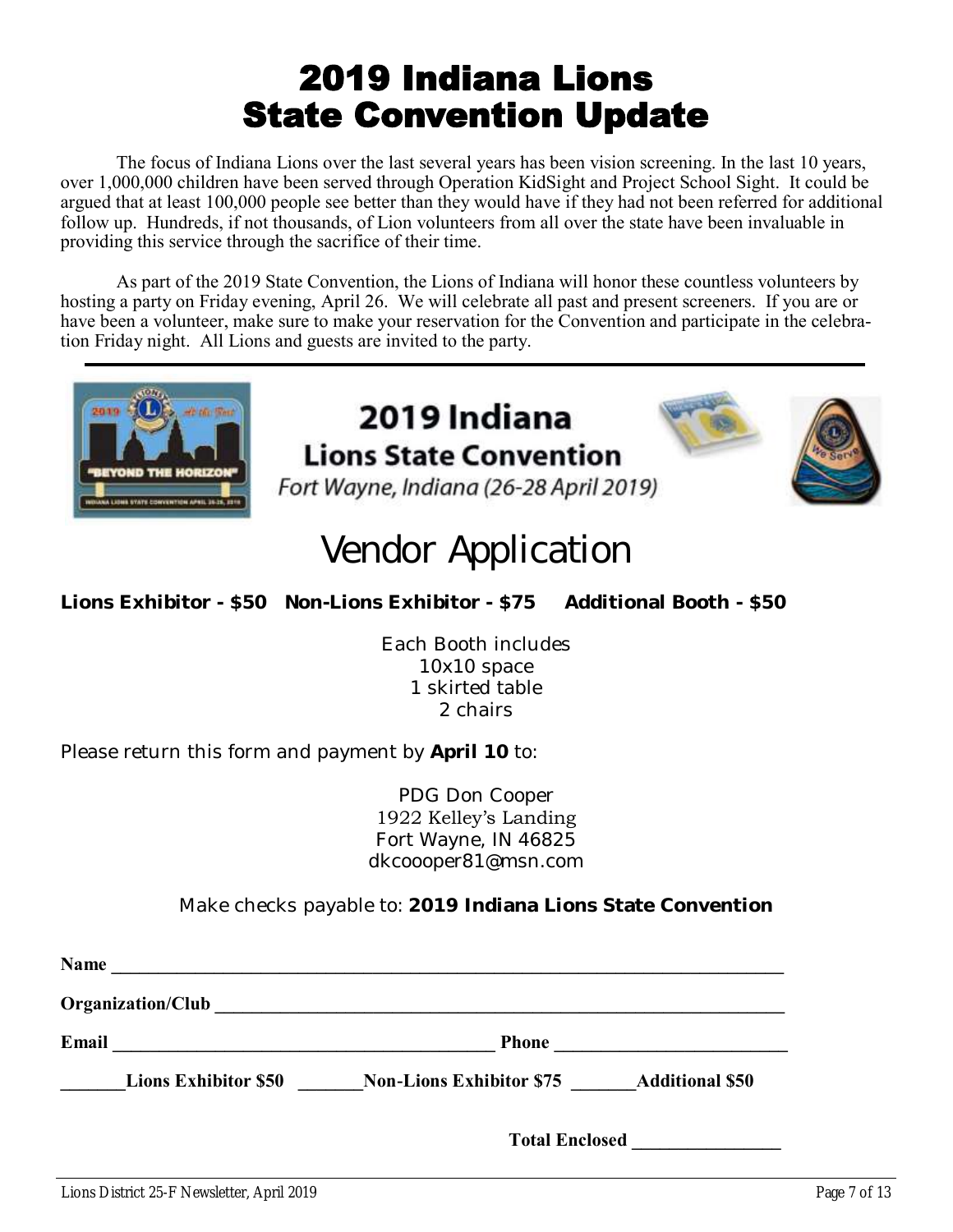### 2019 Indiana Lions State Convention Convention Schedule

### **Function Location**

## **Friday, April 26, 2019**

| $10:00$ am         |                            | Golf Outing                        | <b>Colonial Oaks</b>              |
|--------------------|----------------------------|------------------------------------|-----------------------------------|
| $12:00 \text{ pm}$ | $6:30 \text{ pm}$          | <b>Convention Registration</b>     | <b>Anthony Wayne Pre-function</b> |
| $12:00 \text{ pm}$ | $5:00 \text{ pm}$          | Delegate Certification             | <b>Anthony Wayne Pre-function</b> |
| $12:00 \text{ pm}$ | $5:00 \text{ pm}$          | <b>Exhibit Hall/Silent Auction</b> | Anthony Wayne Ballroom A          |
| $5:00 \text{ pm}$  | $6:00 \text{ pm}$          | <b>General Session I</b>           | Anthony Wayne Ballroom B          |
| $6:30 \text{ pm}$  | $8:00 \text{ pm}$          | Friday Evening Dinner              | Parkview Field                    |
| $8:00 \text{ pm}$  | $10:00 \text{ pm}$         | <b>West Central Quartet</b>        | Parkview Field                    |
|                    |                            |                                    |                                   |
|                    | $8:00 \text{ pm}$ 10:00 pm | <b>Euchre Tournament</b>           | <b>Hamilton Room</b>              |

### **Saturday, April 27, 2019**

| $8:00 \text{ am}$ | $4:00 \text{ pm}$             | <b>Convention Registration</b>  | <b>Anthony Wayne Pre-function</b> |
|-------------------|-------------------------------|---------------------------------|-----------------------------------|
| $8:00 \text{ am}$ | $4:00 \text{ pm}$             | <b>Delegate Certification</b>   | <b>Anthony Wayne Pre-function</b> |
| $8:30$ am         | $9:15$ am                     | <b>District Caucus Meetings</b> | Jefferson & Harrison              |
| $9:30$ am         | $4:00 \text{ pm}$             | Exhibit Hall open               | Anthony Wayne Ballroom A          |
| $9:30$ am         | $3:00 \text{ pm}$             | <b>Silent Auction</b>           | Anthony Wayne Ballroom A          |
| $9:30$ am         | $11:00 \text{ pm}$            | <b>General Session II</b>       | Anthony Wayne Ballroom B          |
| $11:30$ am        | $1:15$ pm                     | W.P. Wood Luncheon              | <b>Convention Hall A</b>          |
| $1:30 \text{ pm}$ | $2:30 \text{ pm}$             | Seminars – Session I            |                                   |
| $2:45$ pm         | $3:45$ pm                     | Seminars – Session II           |                                   |
| $1:30 \text{ pm}$ | $3:45$ pm                     | <b>Local Tours</b>              |                                   |
| $4:00 \text{ pm}$ | $5:00 \text{ pm}$             | <b>PDG</b> Meeting              | The Gallery                       |
| $6:00 \text{ pm}$ | $6:45 \text{ pm}$             | Receiving Line                  | Corridor                          |
| $7:00 \text{ pm}$ | $9:00 \text{ pm}$             | <b>All State Banquet</b>        | <b>Convention Hall A</b>          |
| $9:15 \text{ pm}$ | $11:00 \text{ pm}$            | <b>Hospitality Suite</b>        | <b>Hamilton Room</b>              |
| $\blacksquare$    | $\mathbf{H}$ and $\mathbf{A}$ |                                 |                                   |

### **Sunday, April 28, 2019**

| $7:00 \text{ am}$  | $10:00$ am        |
|--------------------|-------------------|
| $9:00 \text{ am}$  | $10:00$ am        |
| $10:30$ am         | $12:00$ am        |
| $12:30 \text{ pm}$ | $1:30 \text{ pm}$ |
| $1:45$ pm          |                   |

Voting The Gallery Key Member Brunch Convention Hall A **11:45 Council Meeting The Gallery** 

Necrology Service Anthony Wayne Ballroom B 12:30 General Session III **Anthony Wayne Ballroom B**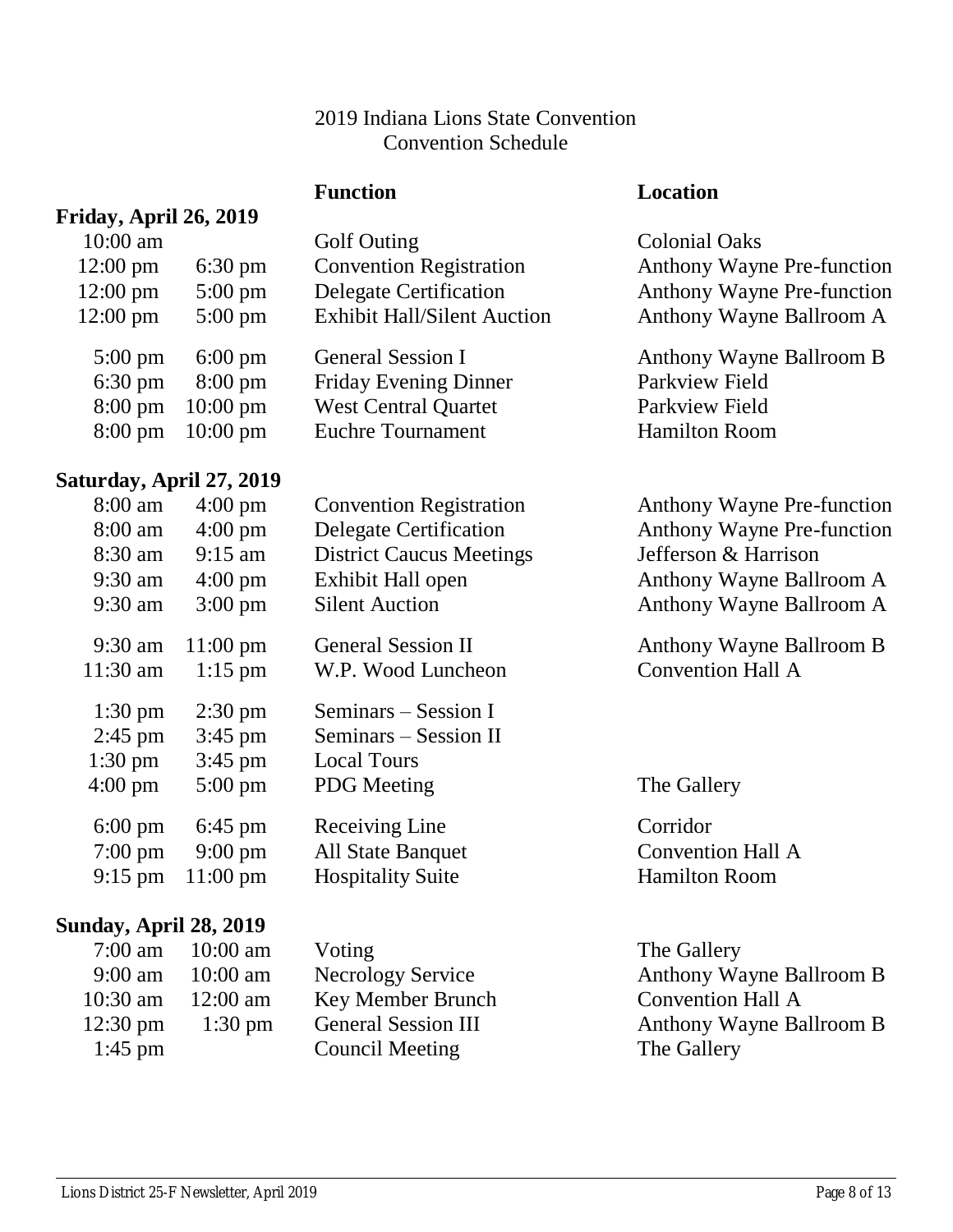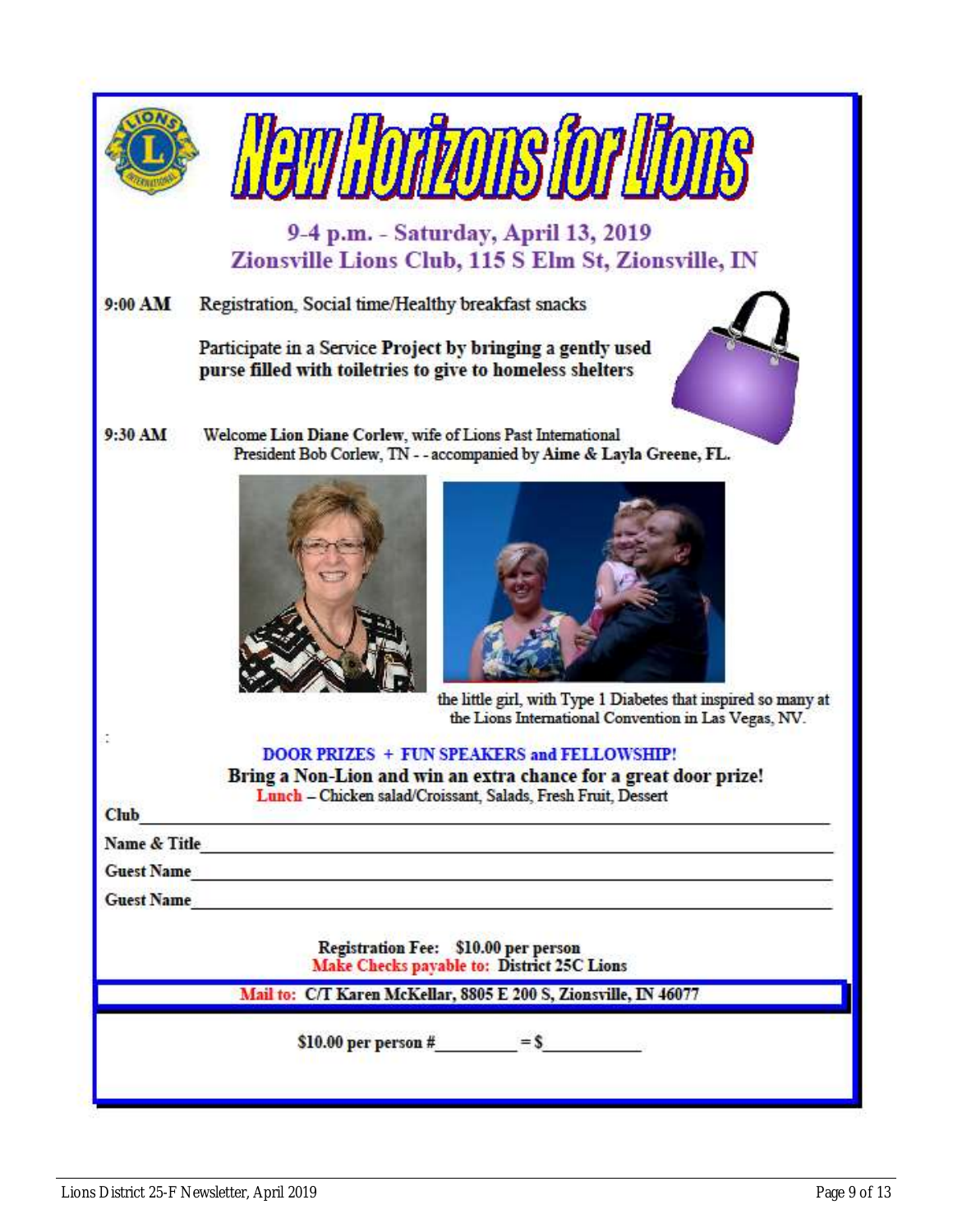

# **Join the Lions in Milan!**

The 102nd annual Lions Clubs International Convention will be in Milan, Italy, July 5 – 9, 2019. The Indiana delegation will be marching in the Parade of Nations on Saturday July 6<sup>th</sup> and the parade route winds among beautiful historical buildings ending up in the square where the unique masterpiece of the Milan Cathedral stands. The Milan Cathedral or Duomo di Milano in Italian, is the cathedral church of Milan, Italy. Dedicated to Saint Mary Nascent, it is the seat of the Archbishop of Milan. The Gothic cathedral took nearly six centuries to complete.

### Italian Culture - a brief overview of Italian customs and traditions.

Italy is home to more than 62 million individuals as of 2017 and is ranked 23rd in population size when compared with other countries throughout the world. Italian culture is steeped in the arts, family, architecture, music and food. Home of the Roman Empire and a major center of the Renaissance, culture on the Italian peninsula has flourished for centuries. Family is an extremely important value within the Italian culture," Talia Wagner, a Los Angeles-based marriage and family therapist. Their family solidarity is focused on extended family rather than the West's idea of "the nuclear family" of just a mom, dad and kids, Wagner explained. Italians have frequent family gatherings and enjoy spending time with those in their family. "Children are reared to remain close to the family upon adulthood and incorporate their future family into the larger network," said Wagner.

The Euro is the currency there and currently is worth more than the US dollar ( \$1.14 Euro versus \$1 US). You may want to check with your bank to see if it provides a better exchange rate than what is offered in Italy. While credit cards are accepted at all of the larger stores and restaurant, the smaller and individually owned businesses may only deal in cash. Also the culture in Europe is that tips are not to be added onto the bill.

### Art and architecture in Italy

Italy has given rise to a number of architectural styles, including classical Roman, Renaissance, Baroque and Neoclassical. Italy is home to some of the most famous structures in the world, including the Colosseum and the Leaning Tower of Pisa. The concept of a basilica — which was originally used to describe an open public court building and evolved to mean a Catholic pilgrimage site — was born in Italy. The word, according to the Oxford Dictionary, is derived from Latin and meant "royal palace." The word is also from the Greek basilikē, which is the feminine of basilikos which means "royal" or basileus, which means "king."

Italy also is home to many castles with the following in Milan. The Castello Borromeo d'Adda stands on the river banks of the Muzza at Cassano d'Adda, and dates from the 9th Century; restoration works here have even uncovered frescoes from the school of Giotto. In Legnano, the Castello di San Giorgio was built atop a pre-existing Augustinian convent in the 13th Century. In Cusago, the Visconti Castle is regarded as a major example of castle architecture in the region. And finally, in the zone south of Milan reside San Colombano al Lambro and the Castello Belgioioso, in addition to Casalpusterlengo, with its crenellated Tower of Pusterla.

Florence, Venice and Rome are home to many museums, but art can be viewed in churches and public buildings. Most notable is the ceiling of the Sistine Chapel of the Vatican, painted by Michelangelo sometime between 1508 and 1512. Opera has its roots in Italy and many famous operas — including "Aida" and "La Traviata," both by Giuseppe Verdi, and "Pagliacci" by Ruggero Leoncavallo — were written in Italian and are still performed in the native language. More recently, Italian tenor Luciano Pavarotti made opera more accessible to the masses as a soloist and as part of the Three Tenors. Italy is home to a number of world-renowned fashion houses, including Armani, Gucci, Benetton, Versace and Prada.

### Italian cuisine

Italian cuisine has influenced food culture around the world and is viewed as a form of art by many. Wine, cheese and pasta are important part of Italian meals. Pasta comes in a wide range of shapes, widths and lengths, including penne, spaghetti, linguine, fusilli and lasagna.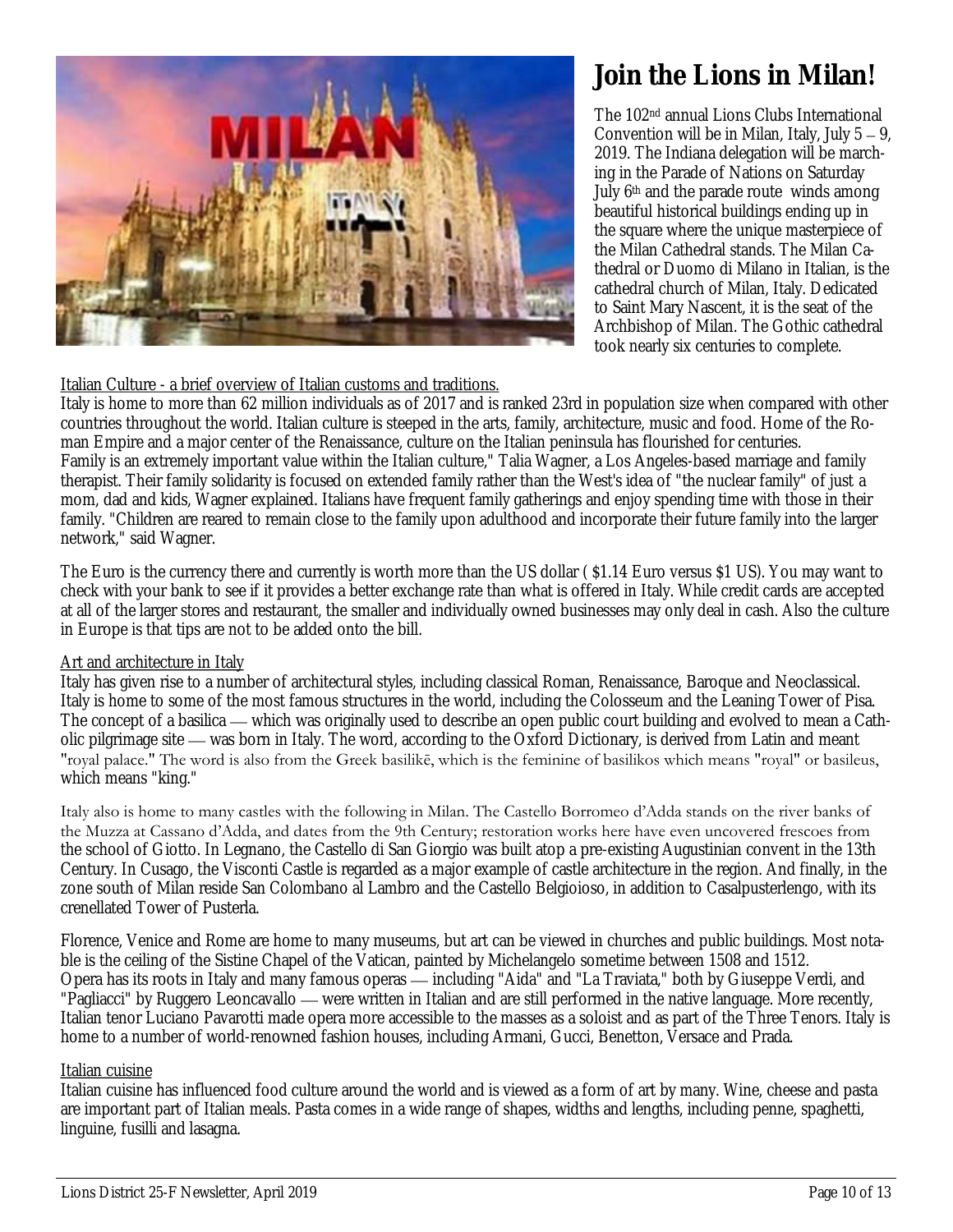No one area of Italy eats the same things as the next. Each region has its own spin on "Italian food," according to CNN. For example, most of the foods that Americans view as Italian, such as spaghetti and pizza, come from central Italy. In the North of Italy, fish, potatoes, rice, sausages, pork and different types of cheeses are the most common ingredients. Pasta dishes with tomatoes are popular, as are many kinds of stuffed pasta, polenta and risotto. In the South, tomatoes dominate dishes, and they are either served fresh or cooked into sauce. Southern cuisine also includes capers, peppers, olives and olive oil, garlic, artichokes, eggplant and ricotta cheese.

Wine is also a big part of Italian culture, and the country is home to some of the world's most famous vineyards. The oldest traces of Italian wine were recently discovered in a cave near Sicily's southwest coast.

Questions about the Indiana delegation should be addressed to any of the committee members. If any of our members are interested in possible joining other Indiana Lions to form a group for airline tickets or group tours please let me know.

PCC Reed Fish – Indiana International Convention Committee PDG Patty Cooke; CC Keith Thomas; PCC Sue Topf; Lion Bob Yunker.



Your ISBVI Lion Trustees are sponsoring a work day at the school in Indianapolis on Saturday, May 18, 2019. This is a great opportunity for you/family/friends to walk the walk and put our "We Serve" motto into action. Our schedule for the day will be:

| k | $8:30$ am   | Registration and donuts (of coursel)    |
|---|-------------|-----------------------------------------|
| ۶ | $9am$ 1 pm  | Morning work Session                    |
|   | 1, m        | Lanch (provided by the school)          |
| ۳ | After Lunch | Tour of the School for those interested |
| × | After lunch | Afternoon work session until done       |

Come and help us beautify and improve this campus! Interested? Contact...

Lion Mike Okuly 260-519-3541 mokuly52@yahoo.com

It's a great day of fun, hard work and camaraderie and a chance to meet other Lions from around the state as well as visit this beautiful campus. This is one of your Lions State Projects.....take a few hours to help beautify and improve it. You'll get great satisfaction from doing so...and of course, a free lunch! Hope to see you there.

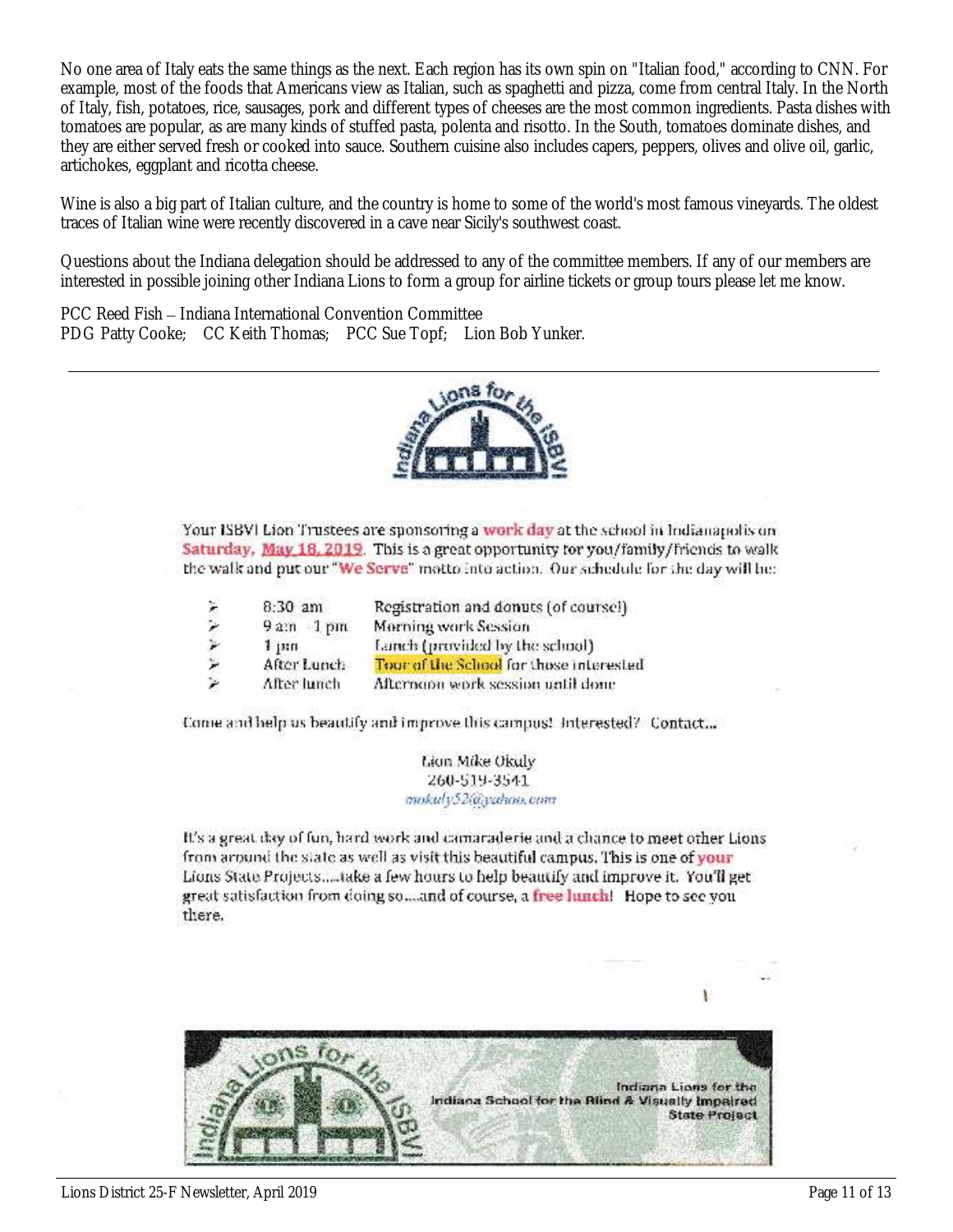### **DISTRICT 25-F CLUB DONATION NOTIFICATION 2018 - 2019 DG Ron Bigham**



 $Date:$ 

The club of District 25-F:

would like to make the following donations to the projects so indicated:

| DISTRICT 25-F PROJECT | DISTRICT 25-F COMMITTEE |                 | DISTRICT 25-F PROGRAM |
|-----------------------|-------------------------|-----------------|-----------------------|
| <b>CAMP</b>           | EYEGLASS                | SPECIAL         | <b>VISION</b>         |
| <b>WOODSMOKE</b>      | RECYCLING               | <b>OLYMPICS</b> | SCREENING             |
|                       |                         |                 |                       |
|                       |                         |                 |                       |
|                       |                         |                 |                       |

#### **MD 25 LIONS OF INDIANA STATE PROJECTS**

| CANCER  | LEADER | <b>VISION FIRST</b>    | INDIANA SCHOOL    | SPEECH AND     |
|---------|--------|------------------------|-------------------|----------------|
| CONTROL | DOG.   | & OPERATION KIDS SIGHT | FOR THE BLIND AND | <b>HEARING</b> |
|         |        |                        | VISUALLY IMPAIRED |                |
|         |        |                        |                   |                |
|         |        |                        |                   |                |
|         |        |                        |                   |                |

| ADDITIONAL      |          |                |  |  |
|-----------------|----------|----------------|--|--|
| <b>DIABETES</b> | LAW CAMP | YOUTH EXCHANGE |  |  |
|                 |          |                |  |  |
|                 |          |                |  |  |
|                 |          |                |  |  |

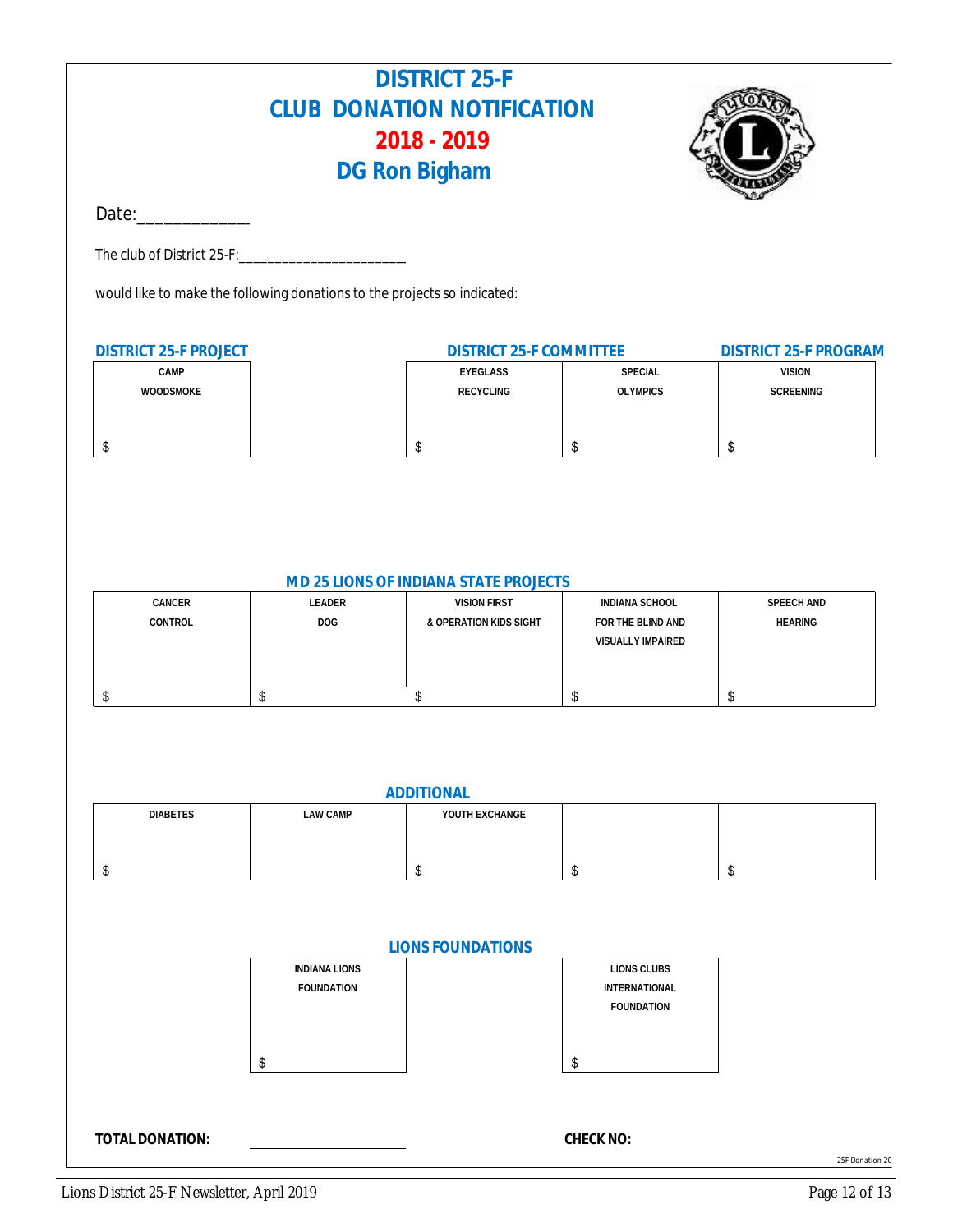Singapore 2020



Congratulations goes out again to

District E - Cecelia Schulz

for the winning design of the

Indiana State Pin for Singapore.

Final artwork by Recognition Services

Design requirements were \*Convention year - 2020 \*Lions International logo \*Lions of Indiana recognition - MD25/ Indiana USA \*Graphic representing Indiana - the checkered flag \*Convention site -Singapore \*Graphic representing convention site - the statue at the entrance

Lion Patricia Bigham, State Pin Design Chairperson

#### **Elections! Attention!! All Lions running for District Office or Region Chair for Camp Woodsmoke** Deadline: March 1, 2019

Must submit:

- A letter of intent from the person running for the position.
- A letter from the Club signed and dated by club secretary or president that the Lion is in good standing with the club.

Letters may be emailed to [owen.menchhofer@infb.com](mailto:owen.menchhofer@infb.com) Or mailed to:

> Owen Menchhofer 1970 N. Co. Rd. 300 W.